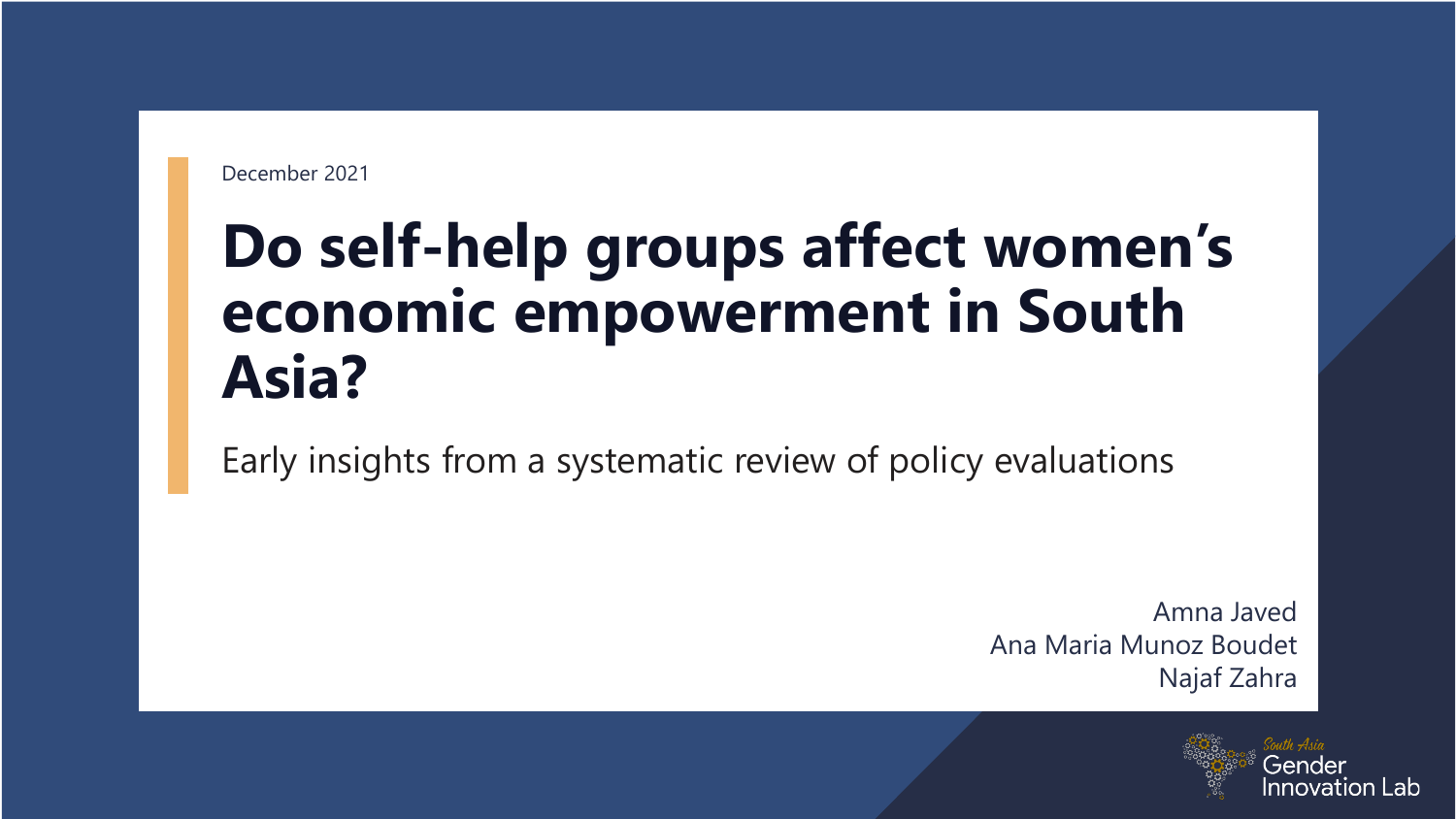## **Systematic Review**

- **Goal:** systematic review of literature to understand impact on women's economic empowerment in South Asia
	- Experimental or quasi-experimental evaluations
	- Outcomes: labor market, income, empowerment (social, political, psychological etc.)
- **Self Help Groups:** 10 to 20 individuals from a community voluntarily convening with a common purpose. Involves member participation in group governance, regular face to face interactions, internally generated resources (Brody et al. 2015; Biscaye et al. 2019)
	- 125 million households linked to 10 million SHGs across India (NABARD 2019)
- Filtration of 2 million studies **notingly current list of 31 studies**

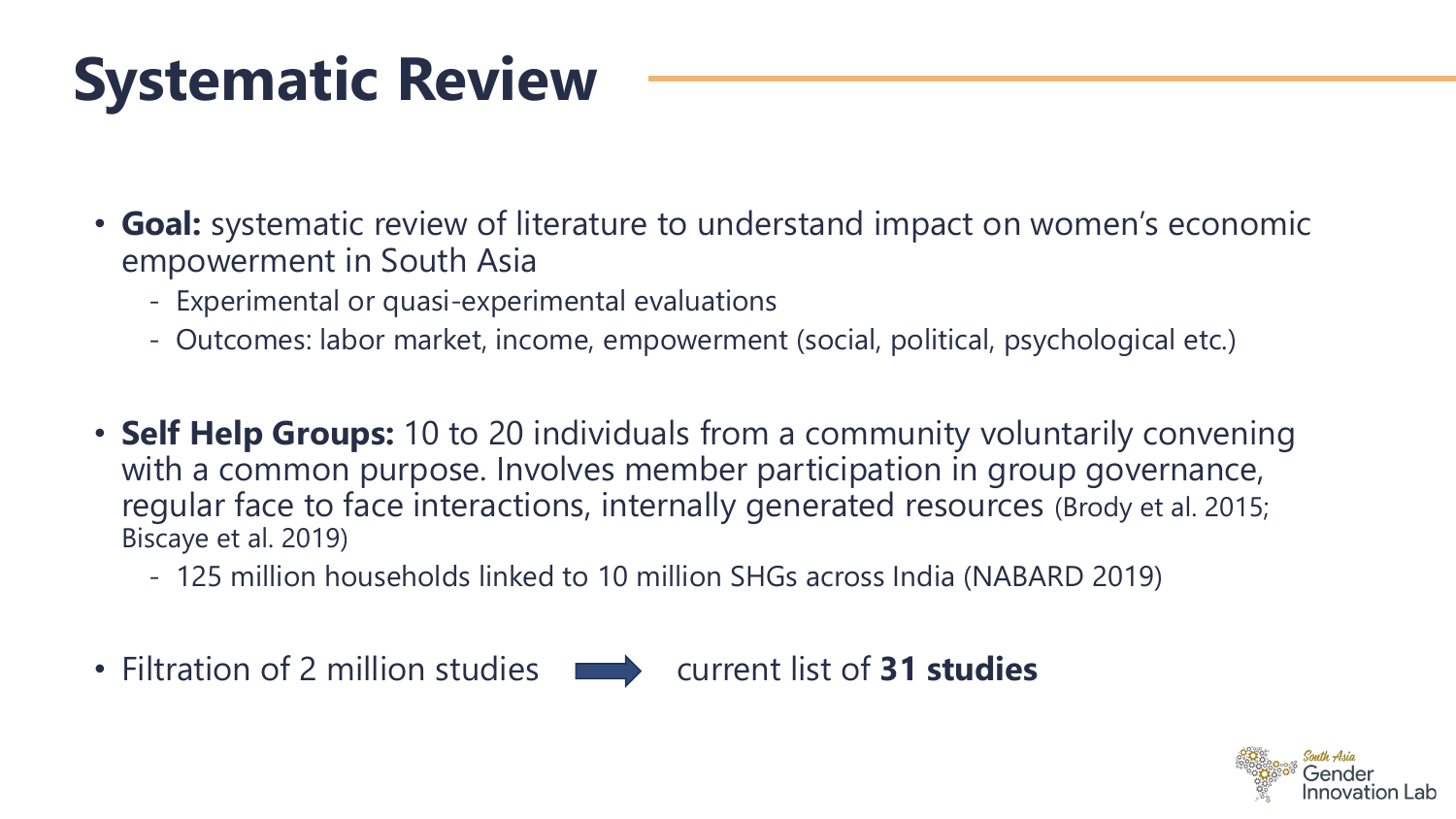# **Self-help Groups**

- Leverage group platform to address restrictive norms and social barriers faced by women in South Asia
- Mechanisms for change:
	- Economic (access to finance, assets and livelihood training)
	- Social capital (network size and depth, peer interaction, soft skills)
	- Agency: Information, mobility, decision making within group (saving amounts, loan approvals, interest rates)

**Programs:** PRADAN, JEEViKA, SEWA, Indira Kranthi Patham, District Poverty Initiatives Project, Mahila Samakhya, National Rural Livelihoods Mission, Odisha Rural Livelihoods Project (TRIPTI), Safe Cities Initiative, Pudhu Vaazhvu Project, Do Kadam Barabari ki Ore

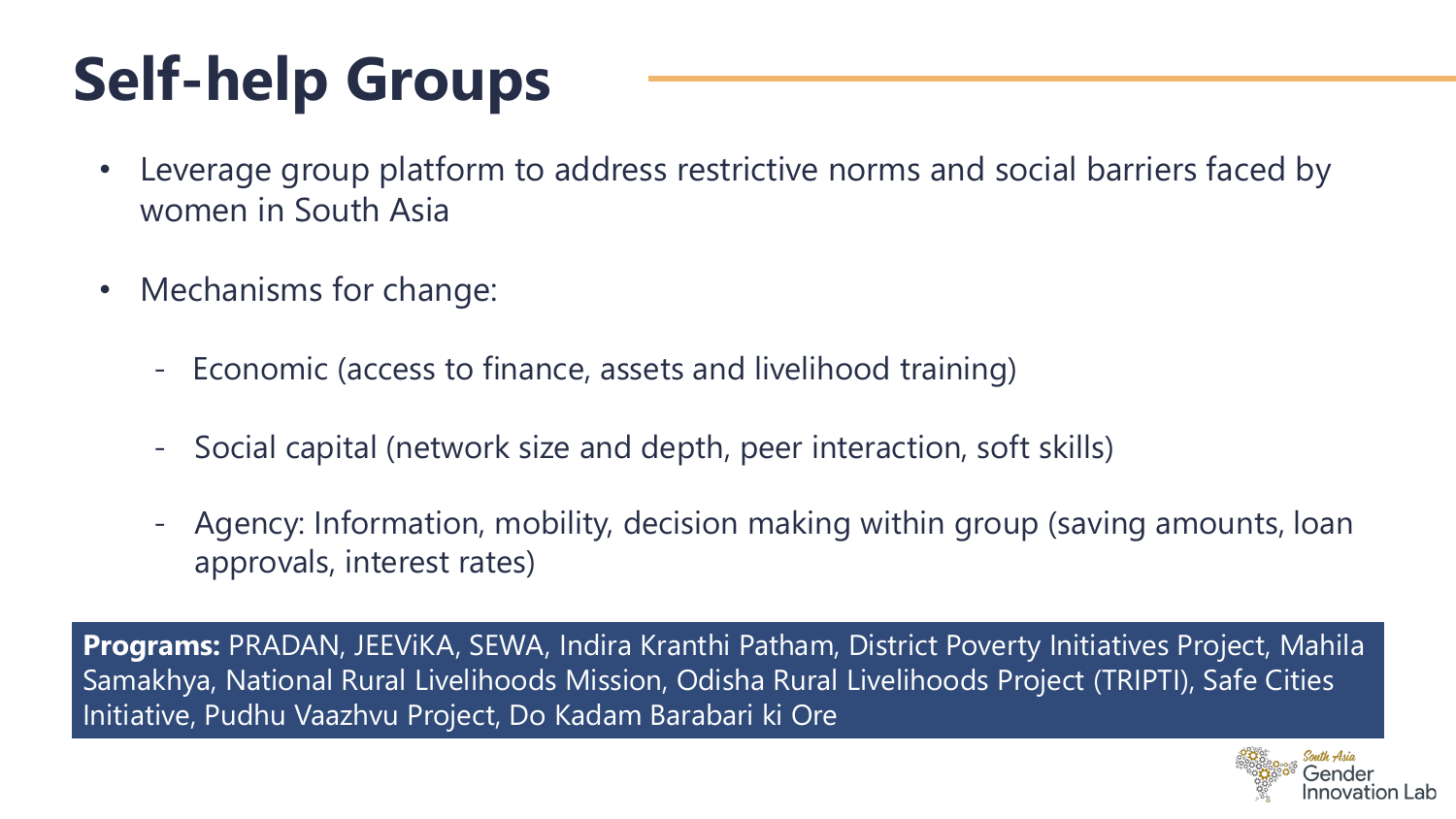### **RESULTS: Social Capital**

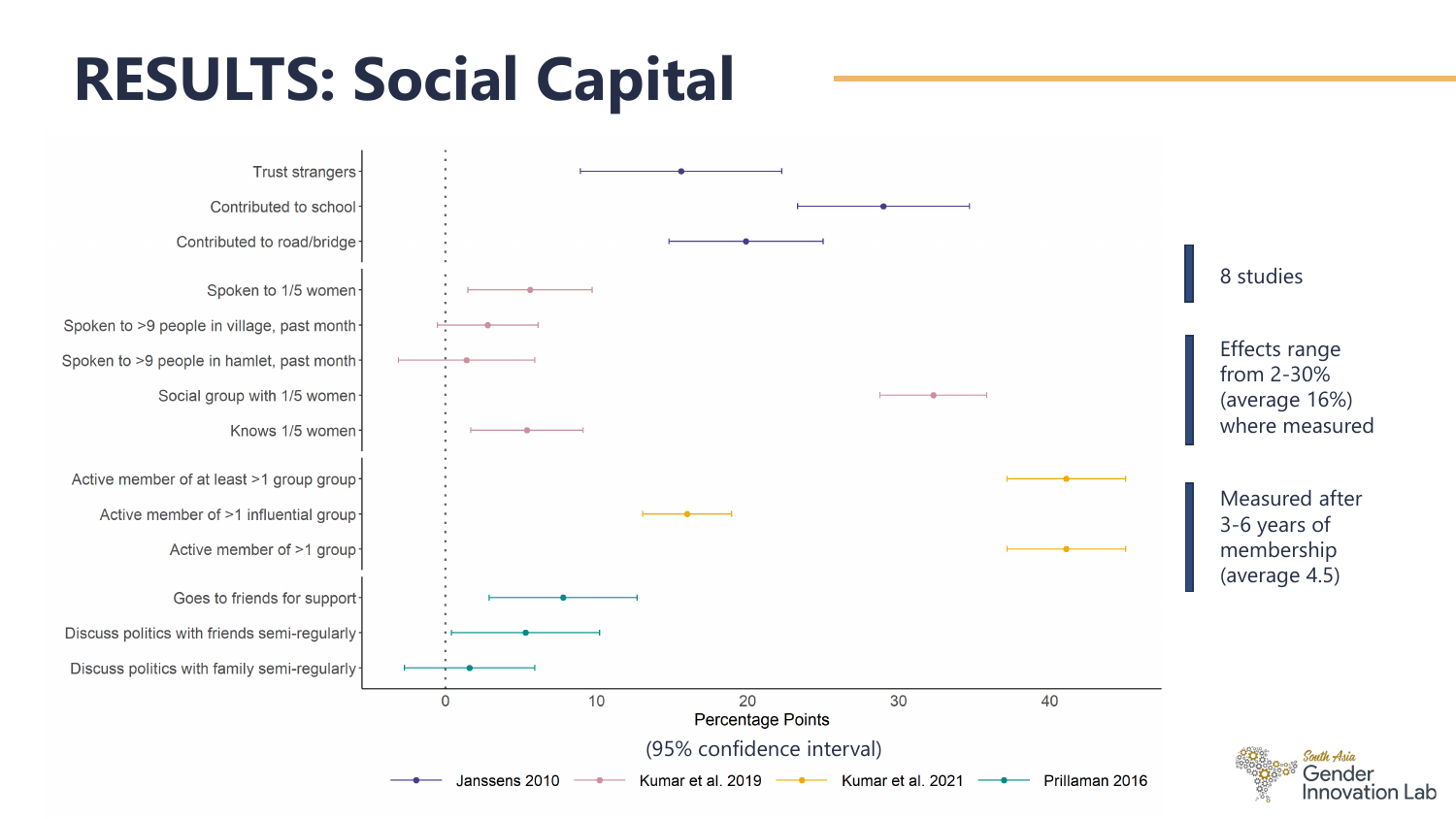### **RESULTS: Civic Inclusion**

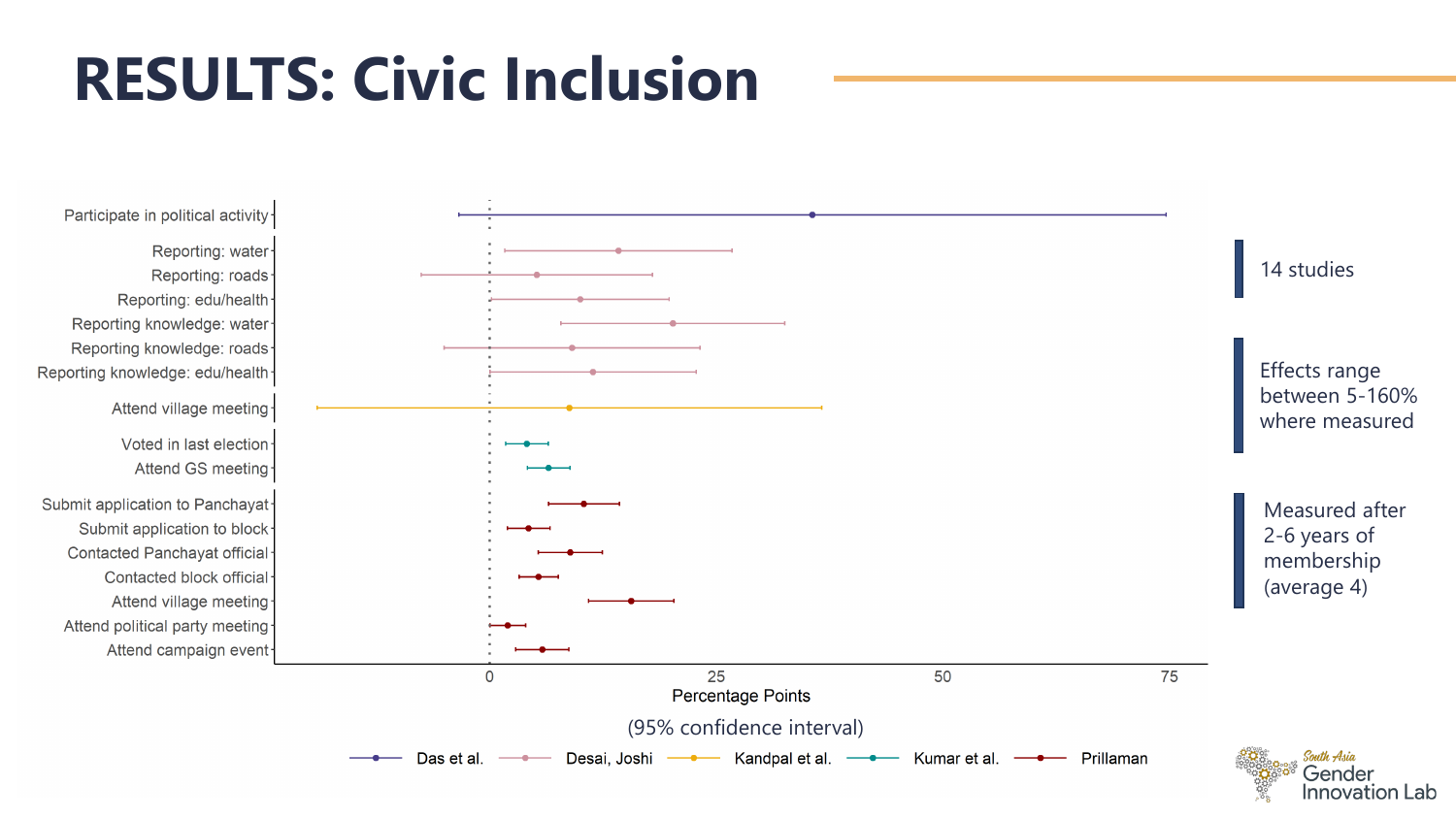### **Conclusion**

### Strong Evidence

- Savings
- Social Capital
- Political participation
- Mobility

#### Mixed Evidence

• Income

- Labor force participation
- Asset ownership
- Decision making

### Lack of Evidence

- Norms and aspirations
- Violence against women
- **Psychological** empowerment

- Evidence for changes in some outcomes, but not all
- Change takes time
	- Community resistance to self-help groups reduced